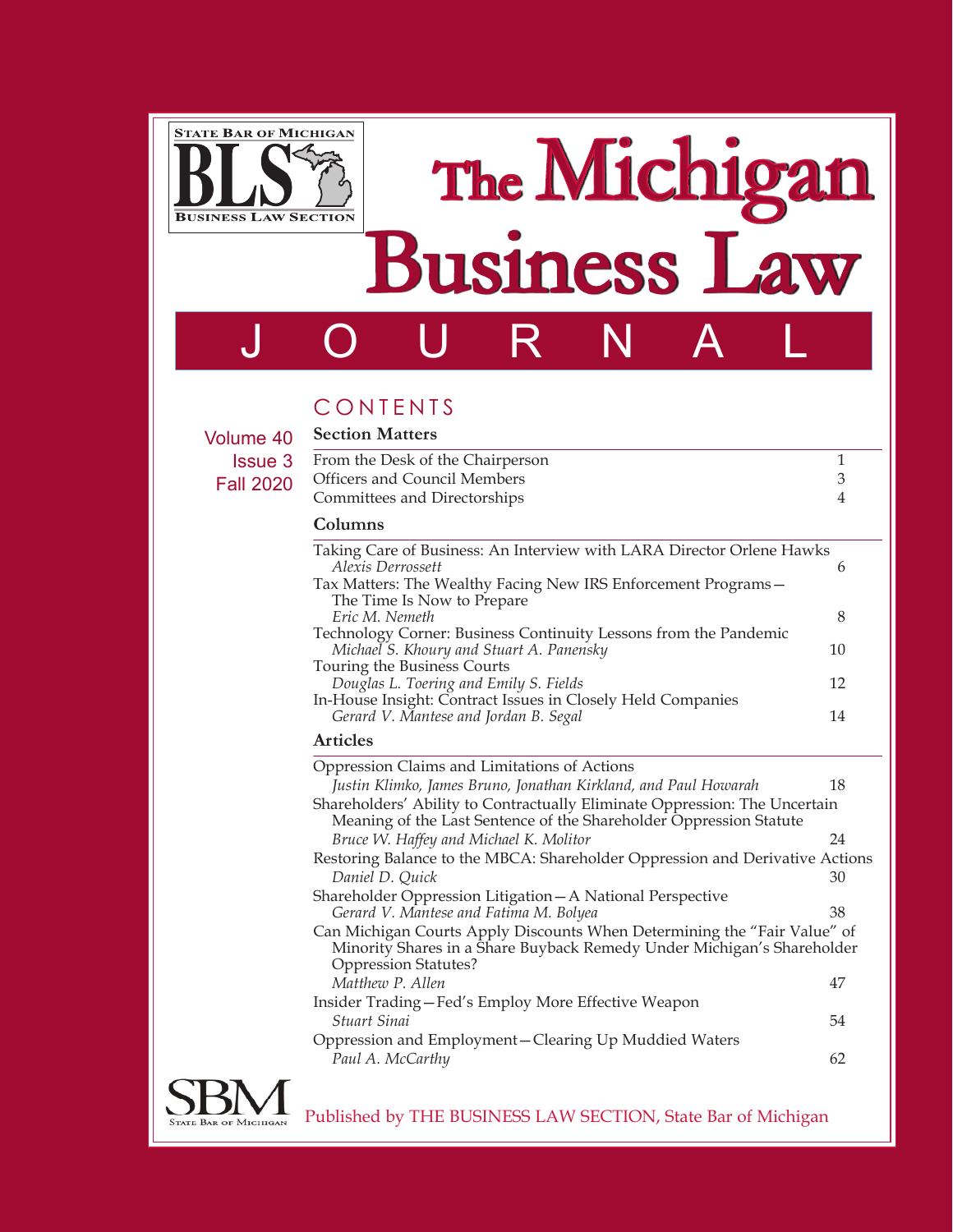### *Shareholder Oppression Litigation—A National Perspective*

#### By Gerard V. Mantese and Fatima M. Bolyea\*

"*We despise and abhor the bully, the brawler, the oppressor*, *whether in private or public life ... ."* Theodore Roosevelt

#### **Introduction and Summary of Findings**

In this article, we examine various aspects of shareholder oppression on a national scale, including reviewing more than 15 states' oppression jurisprudence and how Michigan's caselaw fits within this framework. We examine: (1) the conduct that courts typically find to be oppressive, (2) the remedies most commonly awarded upon a finding of oppression, and (3) the propriety of applying a discount to a valuation when a buyout remedy is deemed appropriate.

#### *Methodology*

We reviewed caselaw from the country's 15 most populous states: California, Texas, Florida, New York, Pennsylvania, Illinois, Ohio, Georgia, North Carolina, Michigan, New Jersey, Virginia, Washington, Arizona, and Massachusetts. We then sampled cases from other jurisdictions with robust shareholder oppression caselaw, such as Missouri and Oregon. This article presents an overview of findings from these jurisdictions, along with a discussion of Michigan's jurisprudence.

#### *Summary*

First, when considering shareholder oppression, courts look to principles of fiduciary duty, including standards of honesty, disclosure, loyalty, and fair play. Courts have held that, among other things, termination of employment, denial of dividends, selfdealing and financial abuse, such as overpaying compensation to oneself, removal of the minority shareholder from positions of management, uneven redemption schemes, and amendment of governing documents with an oppressive result can constitute shareholder oppression.

Second, the more favored remedies for oppression or breach of fiduciary duty are a buyout of the oppressed shareholder's interest or dissolution of the company. In cases where a dissolution is ordered, this allows the defending parties to effectuate a buyout to avoid a dissolution. These remedies provide certainty and peace to warring parties and prevent future litigation. Other remedies may also be ordered.

Lastly, valuation discounts for marketability and minority status are commonly *not* applied when a buyout of the oppressed shareholder is the ordered remedy.

#### **Defining Shareholder Oppression**

Certain states, including Michigan and Oregon, apply a definition of "shareholder oppression" pursuant to the "fair dealing" concept of oppression. Other states, such as New York, apply the "reasonable expectations" test of shareholder oppression.<sup>1</sup>

Some states, such as Washington, apply a mix of the two tests depending on the facts of the case.<sup>2</sup> And, Texas rejects both the "fair dealing" test and the "reasonable expectations" test; instead applying a four-factor test of its own, articulated in the 2014 case of *Ritchie v Rupe.*<sup>3</sup>

#### **"Shareholder Oppression" Pursuant to "Fair Dealing" Test**

Although the definition of "shareholder oppression" pursuant to the "fair dealing" test differs slightly from state to state, generally, shareholder oppression means conduct by individuals in control of the company which, when viewed objectively, departs from the standards of fair play and good faith that are inherent in every fiduciary relationship.4 "Oppression" suggests harsh, burdensome, dishonest, or wrongful conduct, or a visible departure from the standards of fair dealing.<sup>5</sup>

The term "oppression" is broad, and covers a myriad of behaviors and situations, including conduct which is neither "fraudulent" nor "illegal."6 Shareholder oppression under this standard is often measured by an

*\*The authors would like to thank Brian Markham for his research and assistance on this article. Mr. Markham is a third-year student at Wayne State University Law School and upon graduation will be joining Mantese Honigman, PC as an associate attorney.*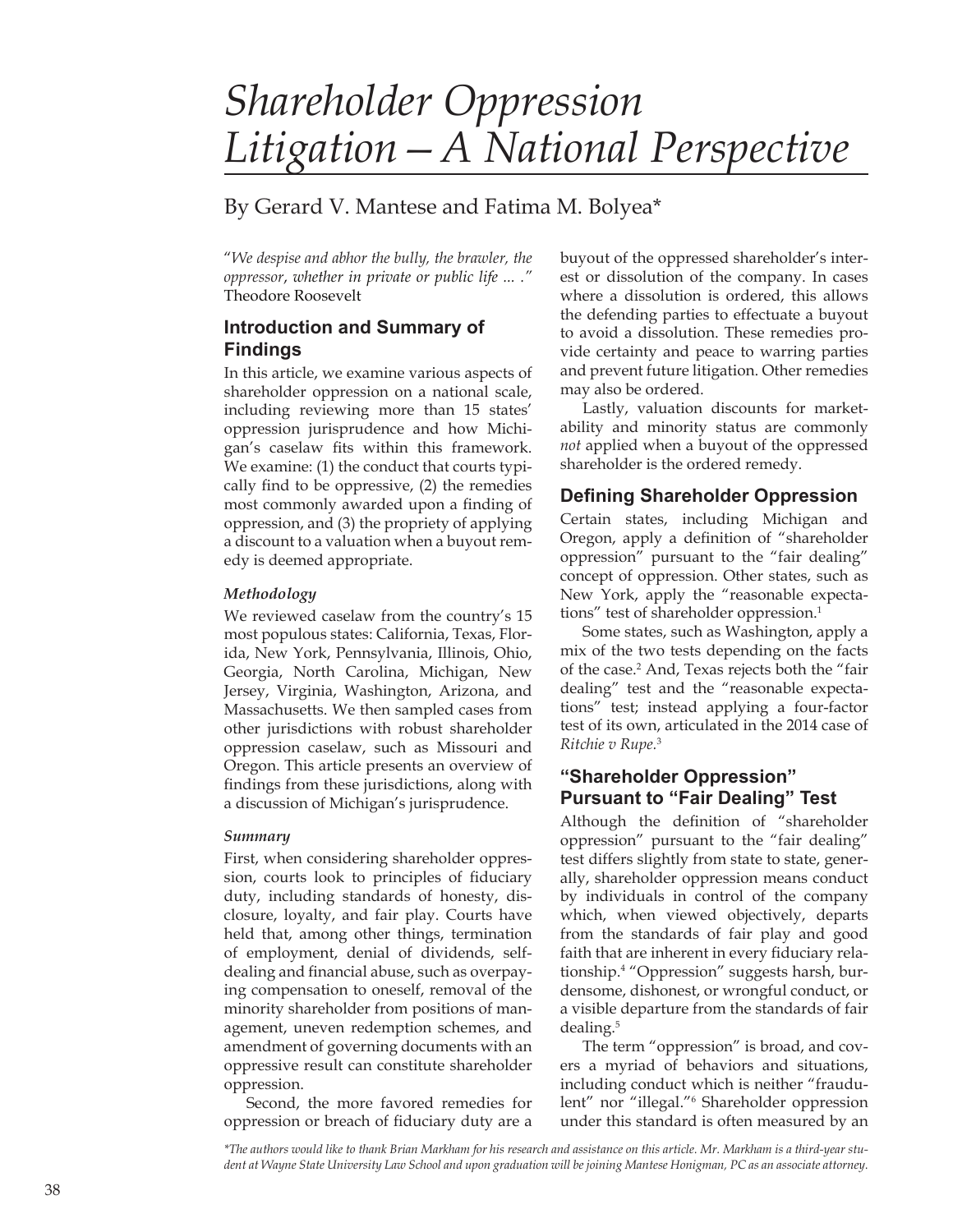analysis of the fiduciary duties owed by majority shareholders and others in control of a company to minority shareholders.7

#### **"Shareholder Oppression" Pursuant to the "Reasonable Expectations" Test**

States that use a "reasonable expectations" test generally apply a version of the following analysis: shareholder oppression arises when a minority shareholder's expectations, which were  $(1)$  reasonable under the circumstances and (2) central to the minority shareholder's purpose for joining the venture; and (3) which the majority knew or should have known about; were (4) frustrated by the majority.8 Generally, the complaining shareholder must also show that this frustration of his expectations (5) was not the product of his own fault, and that the specific circumstances (6) warrant some form of equitable relief.<sup>9</sup>

#### **Michigan's Test: Fair Dealing**

Michigan follows the "fair dealing" test.<sup>10</sup> Under *Frank v Linkner*, Michigan does not require financial harm to be an essential element to prove oppression.<sup>11</sup>

Michigan courts have squarely rejected the "reasonable expectations" test, citing the existence and applicability of Michigan's shareholder oppression statute, MCL 450.1489. In *Franchino v Franchino*, the Michigan Court of Appeals rejected the "plaintiff's invitation to define the term 'oppression' to include 'conduct that defeats the reasonable expectations of a minority shareholder,'" reasoning that a reasonable expectations approach that "places the focus on the rights or interests of a minority shareholder would be inconsistent with a statute like MCL 450.1489 which places the focus on the actions of the majority."<sup>12</sup>

A few years later, in *Trapp v Vollmer*, the Court of Appeals again rejected the reasonable expectations test, this time declining to find that the post-*Franchino* amendments to MCL 450.1489 negated the *Franchino* ruling regarding the reasonable expectations test.<sup>13</sup>

#### **The Role of Fiduciary Duties in Shareholder Oppression Cases**

Many states recognize that controlling shareholders in close corporations owe fiduciary duties to minority shareholders, including "duties of loyalty, good faith, fair dealing, and full disclosure."14 Courts that consider

the shareholder oppression issue have held that "allegations of oppressive conduct are analyzed in terms of fiduciary duties owed by directors or controlling shareholders to minority shareholders."15 As such, conduct that violates fiduciary duties in a closely held corporation is also likely to be considered "oppressive."16

Analyzing shareholder oppression through the prism of fiduciary duties permits abused shareholders and courts to harness centuries of fiduciary caselaw. As Justice Cardozo famously pronounced in *Meinhard v Salmon,* when harkening to the "unbending and inveterate" tradition of fiduciary law:

Joint adventurers, like copartners, owe to one another, while the enterprise continues, the duty of the finest loyalty. Many forms of conduct permissible in a workaday world for those acting at arm's length, are forbidden to those bound by fiduciary ties. A trustee is held to something stricter than the morals of the marketplace. Not honesty alone, but the punctilio of an honor the most sensitive, is then the standard of behavior.<sup>17</sup>

Thus, when examining conduct of corporate directors and officers and others in control of an entity, it is important to judge their acts in light of high and strict fiduciary duties. Conduct that might be permitted by the morals of the marketplace are not tolerated of fiduciaries.

#### **Types of Conduct Found to be Oppressive**

Irrespective of the test used to gauge oppression, certain recurring fact patterns tend to emerge as inequitable and oppressive conduct. The following actions are generally considered to be oppressive:

**Awarding Those in Control Excessive Compensation**. Excessive compensation is a hallmark of oppressive conduct, especially when coupled with self-dealing and failure to pay dividends. In *Baron v Pritzker*, 18 for example, a breach of fiduciary duty claim sounding in shareholder oppression survived defendant's motion to dismiss where the plaintiff minority shareholder pled that the majority shareholder froze plaintiff out of management, cut his compensation, and paid himself excessive compensation.19

**Self-Dealing or Misapplication of Corporate Funds**. As with inflated compensation, self-dealing and interested transactions

[W]hen considering shareholder oppression, courts look to principles of fiduciary duty, including standards of honesty, disclosure, loyalty, and fair play.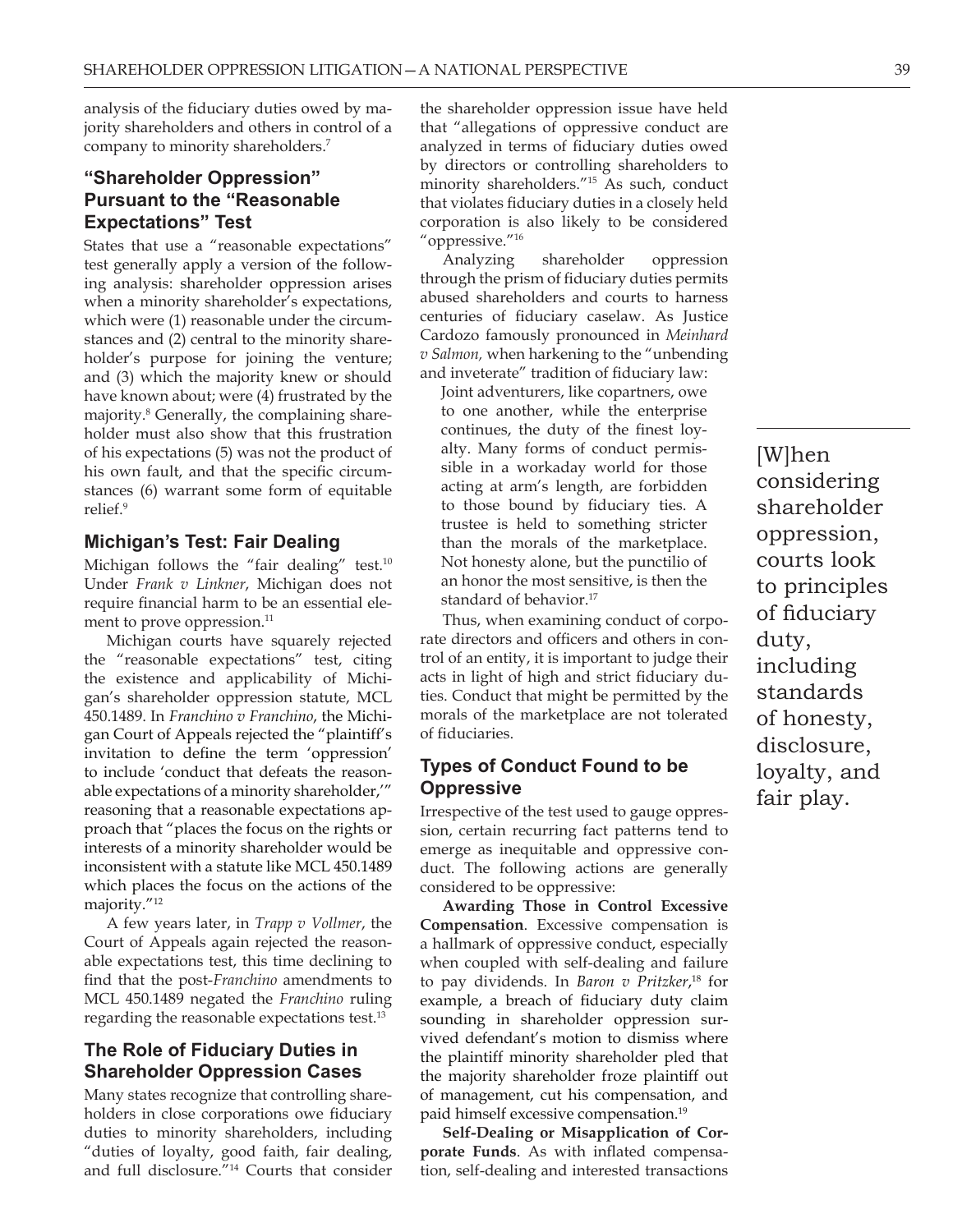by those in control will also raise red flags in oppression litigation.

In *Meyer v Brubaker*, 20 oppression was found where majority shareholders personally cashed checks made out to the company; used company funds for automobiles and to repay loans they made to the business in disproportionately larger amounts than used to repay loans made by minority shareholders; overcompensated themselves; refused to pay distributions; and lied about the company's financial health. The court ultimately granted dissolution of the company, along with compensatory and punitive damages.

Likewise, in *Twin Bay v Kasian*, 21 shareholder oppression was found where the majority shareholders held annual meetings without notice; awarded themselves annual bonuses not contingent on performance; issued shares to themselves at a depressed price and without paying for them; amended the by-laws with an oppressive result for the minority shareholders; forced minority shareholders to sell their shares at less than fair value; and moved company cash into personal bank accounts. Among other things, the court ordered that the company be dissolved.

**Failure to Pay Dividends**. Furnishing of inadequate or no dividends is also widely considered oppressive, as the receipt of dividends is a fundamental aspect of shareholder status. As explained by the Michigan Supreme Court in *Dodge v Ford Motor Co* in holding that Ford's refusal to issue dividends was actionable: "a business corporation is organized and carried on primarily for the profit of the stockholders. The powers of the directors are to be employed for that end."<sup>22</sup> The Oregon Court of Appeals agreed, holding that: "withholding of dividends or other return on one's participation in a business enterprise is an *essential* part of most squeezeout efforts."23 This is particularly problematic where the control group prevents the company from paying dividends despite its ability to do so without harming the corporation.<sup>24</sup>

**Termination of Employment with the Company**. Courts often find termination of employment with the company to be oppressive because "a person who buys a minority interest in a close corporation does so, not only in the hope of enjoying an increase in the value of the shareholder's stake in the business, but for the assurance of employment in the business in a managerial position."25 Indeed, if the company is not issuing

dividends, receipt of a salary via employment in the company may be the sole way in which an employee receives an economic return from the company.<sup>26</sup> As such, cutting off employment to a minority shareholder can be oppressive, especially when those in control retain employment and thereby receive, in effect, "disguised dividends." Therefore, in *Riggle v Seaboard Envelope Co, Inc*, the court found oppression and ordered dissolution where the majority shareholder: terminated the minority shareholder's employment and denied him access to company facilities; fired his children; and ceased compensating him.27 Additionally, in *Gallagher v McKinnon*, the court found oppression where the majority shareholder removed the minority shareholder as secretary of the company, demoted his employment, reduced his salary, ultimately terminated his employment, and issued himself additional shares of stock to give himself the controlling interest in the company.28

**Freeze-Out of the Shareholder from the Company**. As explained by the Mississippi Court of Appeals, "the ability of majority shareholders to 'squeeze out' or 'freeze out' minority shareholders through various tactics…contributes to the minority shareholder's vulnerability" in a close corporation.<sup>29</sup> Freeze-out tactics may include conduct discussed throughout this article, such as termination, lock out from company facilities, excluding the shareholder from operating the company, and failing to disclose information to the minority shareholder.<sup>30</sup>

**Locking the Shareholder Out of Company Premises**. Part of a majority shareholders' freeze-out technique may be to literally "lock" a minority shareholder out of the company's physical or virtual premises. This includes changing locks on the company's buildings, changing computer passwords, and removing shareholder access to the company's bank accounts. Such conduct has been found to be oppressive, especially when coupled with other freeze-out actions such as termination and refusal to provide information.<sup>31</sup>

**Failure to Provide Information or Access to Company Records**. A vital shareholder right is the right to remain informed about the company. Many states' statutes protect this right, including Michigan's MCL 450.1487. Courts have held that failure to provide such information to minority shareholders constitutes shareholder oppression.<sup>32</sup>

As in Michigan's *Magudula v Taub*, many states hold that a claim for oppression is an equitable claim, which allows courts to use their vast equitable powers.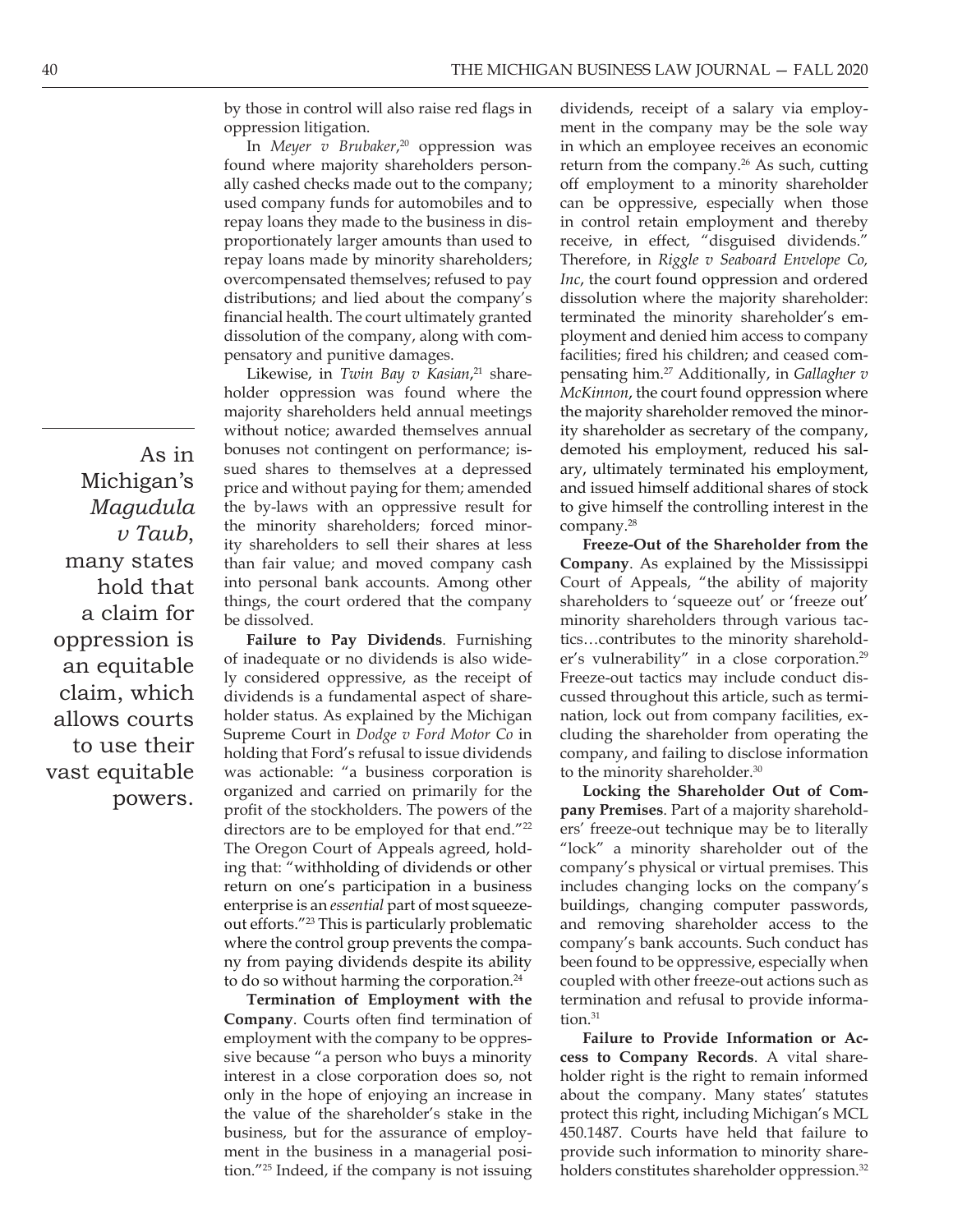**Unfair, Disproportionate, or Discounted Redemption Scheme or Buyback**. Shareholder oppression may occur where those in control attempt to acquire a minority shareholder's shares at a deep discount. In *Twin Bay*, 33 the court found oppression where the majority shareholders forced the minority shareholders to accept a buyout of their shares at below fair value. Adding to the oppression there, the control group utilized a bylaw provision against the minority shareholders to force the buyout, but had not used the provision against a member of the control group when that member had been in a similar situation, thus treating the minority disproportionately.

In *Royals v Piedmont Elec Repair Co*, 34 oppression was found and dissolution of the company ordered where the minority shareholder sought to sell his shares but the majority shareholders offered to purchase them for less than half their value, and then terminated his employment. The court explained:

PERCO has refused to offer fair market value for Glenn's shares (or any other minority shareholder's shares for that matter). In fact, PERCO essentially continues to hold these shares captive, forcing the minority shareholders to either redeem them for significantly less than market value or hold on to them until the majority shareholders decide to dissolve the company.35

In *Keating v Keating*, 36 shareholder oppression was found where the majority shareholder terminated the minority shareholder's employment, ceased providing him compensation from the company, and offered him a buyout of his interest at a discounted rate. The court ordered a buyout of the minority's shares.

**Removal of the Shareholder from Positions of Management**. Shareholder oppression may include removal or exclusion of a minority shareholder from management positions. This is because, "[i]n addition to the security of long-term employment and the prospect of financial return in the form of salary, the [shareholder] expectation includes a voice in the operation and management of the business and the formulation of its plans for future development."37 This is particularly true where the minority shareholder was previously in management, and was then removed by the majority shareholders for some specific reason or seemingly no reason.<sup>38</sup> For example, in *Hager-Freeman v Spircoff*, the plaintiff sufficiently alleged shareholder oppression where the defendants refused to hold meetings of shareholders or directors, the minority shareholder was removed as a director and employee, and deprived of an opportunity to participate in management and business decisions.39

**Amendment of the Bylaws or Governing Documents**. Those in control cannot amend the company's bylaws or governing documents in a way that oppresses or targets the minority. In *Bromley v Bromley*, 40 the oppressing majority shareholders allegedly undertook all of their challenged actions (including amending company bylaws to change the number of directors to remove plaintiffs from the board) pursuant to the company's governing documents. Nonetheless, the court found evidence of oppression, holding that, "the circumstances surrounding the [bylaws] amendments look suspiciously like a corporate freeze-out … . Individually, the amendments are legal, yet collectively they could be used oppressively. This substantially affects Plaintiffs' rights as shareholders."41 This and other cases teach that having a general grant of authority, even in a company's governing documents, does not authorize the party in control to abuse its authority and commit oppression.42

#### **What Is the Most Common Remedy Upon a Finding of Oppression?**

As in Michigan's *Madugula v Taub*, 43 many states hold that a claim for oppression is an equitable claim, which allows courts to use their vast equitable powers. Thus, once shareholder oppression is found, courts generally have broad discretion to fashion an appropriate remedy. Indeed, scholars and courts consider that the "breadth of remedies for shareholder oppression provides the courts with great flexibility to choose a remedial scheme that most appropriately responds to the aggrieved shareholder's harm."44 This has become particularly true with the implementation of oppression statutes, which courts see as "intended to *expand*  the shareholder remedies."45

The remedy of a stock buyback appears to be the most frequently ordered remedy where shareholder oppression or breach of majority shareholders' fiduciary duties is found.46 (This includes the similar, although more drastic remedy of dissolution, which courts are increasingly willing to order to

The remedy of a stock buyback appears to be the most frequently ordered remedy where shareholder oppression or breach of majority shareholders' fiduciary duties is found.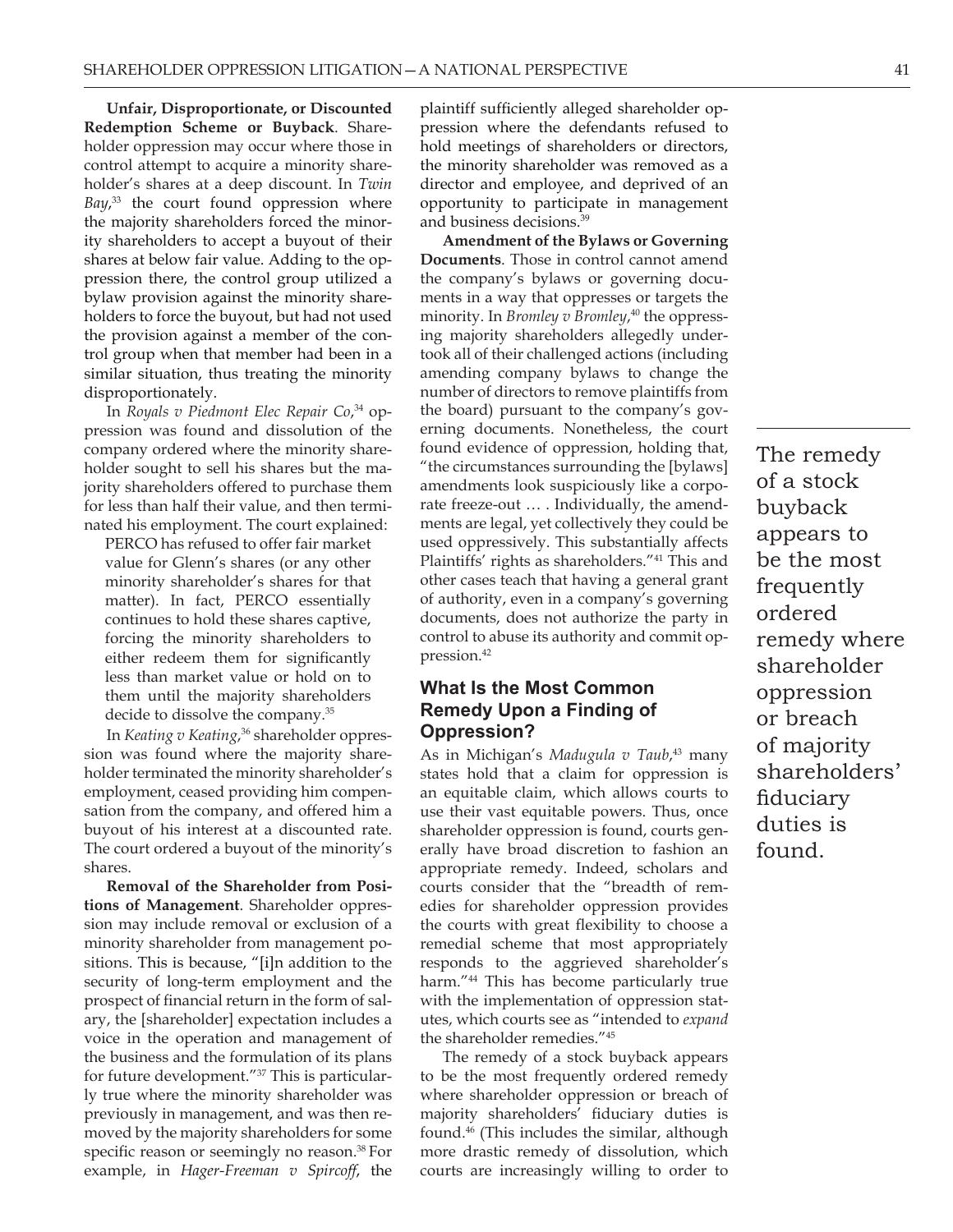terminate an untenable situation. Of course, the oppressing parties are in a position to avoid dissolution by effectuating a buy-out and this is a common scenario in New York, for example.) In *Meiselman v Meiselman,* the court spent significant time discussing various state statutes, cases, and commentary espousing the benefit of total dissolution rather than forcing oppressed shareholders to remain in continued contact with their oppressors.47

Courts have articulated the following rationales for ordering a buyout of oppressed shareholders:

**Maintaining the status quo between hostile shareholders is unsustainable and could lead to continued conflict, oppression, and further litigation**. "Stagnation or maintenance of the *status quo* will ill-satisfy the expectations of the minority investor, and, if the majority investor wants to keep things as they are, he may do so by buying out his brother, making him sole owner of the properties. To continue to permit the *status quo* to exist … would serve neither of the litigants in this matter."48

**A buyout resolves the instant conflict, maximizes the benefit to both parties, and preserves a viable business as a going concern**. "The buy-out of one co-owner by the other seems to me to present the greatest possibilities of resolving this matter in the near future, of maximizing the benefit to both parties, and in preserving [the company] and its business to the greatest extent possible."49

**An oppressed shareholder cannot escape an oppressive situation by selling his or her shares in a public market.** "In a closely held corporation, such as this one, 'a shareholder ... is unable to escape an oppressive situation by dispensing of his shares of ownership in the public arena."50

Other remedies for shareholder oppression and breach of fiduciary duty in this context imposed by courts across the country include:

(1) **compensatory damages** (e.g., as compensation for breach of fiduciary duty, lost wages, or loss of value of interest in the company),

(2) **rescission** of the oppressive transaction or action (e.g., undoing issuance of shares or bylaws amendments),

(3) **punitive damages**, and

(4**)** other **equitable relief** (e.g., restoring employment, rehabilitative receivership).

Please see endnote 52 for a compendium of caselaw discussing various remedies by state $51$ 

#### **Do Courts Apply Minority and Marketability Discounts to the Valuation of a Minority Shareholder's Interest?**

When courts order a buy-out remedy for oppressive conduct, the method by which the minority shareholder's interest is to be valued is often disputed. Specifically, should the valuation be discounted due to the shares' minority status or lack of marketability? Most courts say no.

Courts acknowledge that they have discretion to determine whether to apply discounts, and they are generally hesitant to issue a universal dictate that discounts can *never* be applied. Indeed, courts often note that discounts may be appropriate where equity requires it (for example, if the oppressed shareholder is buying out the oppressor) or in exceptional circumstances. Beyond this, the majority of courts are inclined to *reject* applying discounts where the oppressing shareholder is buying out the oppressed shareholder. This is especially so with respect to minority control discounts, but it is also the prevailing rule for marketability discounts.52

Courts have offered the following justifications for rejecting the application of discounts:

**1. The majority shareholder already has control of the corporation, so the minority shares effectively become controlling shares when the majority acquires them**. As explained by leading commentator Professor Douglas Moll:

When the corporation is the buyer of the minority's shares, a minority discount remains inapposite. Stock repurchased by the corporation is often characterized as 'treasury stock' that is no longer outstanding. The corporation, as an entity, does not become a shareholder that now owns a minority stake in itself. Instead, the effect of the corporation's purchase of its own shares is to raise the percentage ownership of the remaining shareholders. The control already possessed by a majority shareholder, in other words, simply increases as a result of the corporation's purchase.<sup>[53]</sup>

[T]he majority of courts are inclined to reject applying discounts when the oppressing shareholder is ordered to buy out the oppressed shareholder.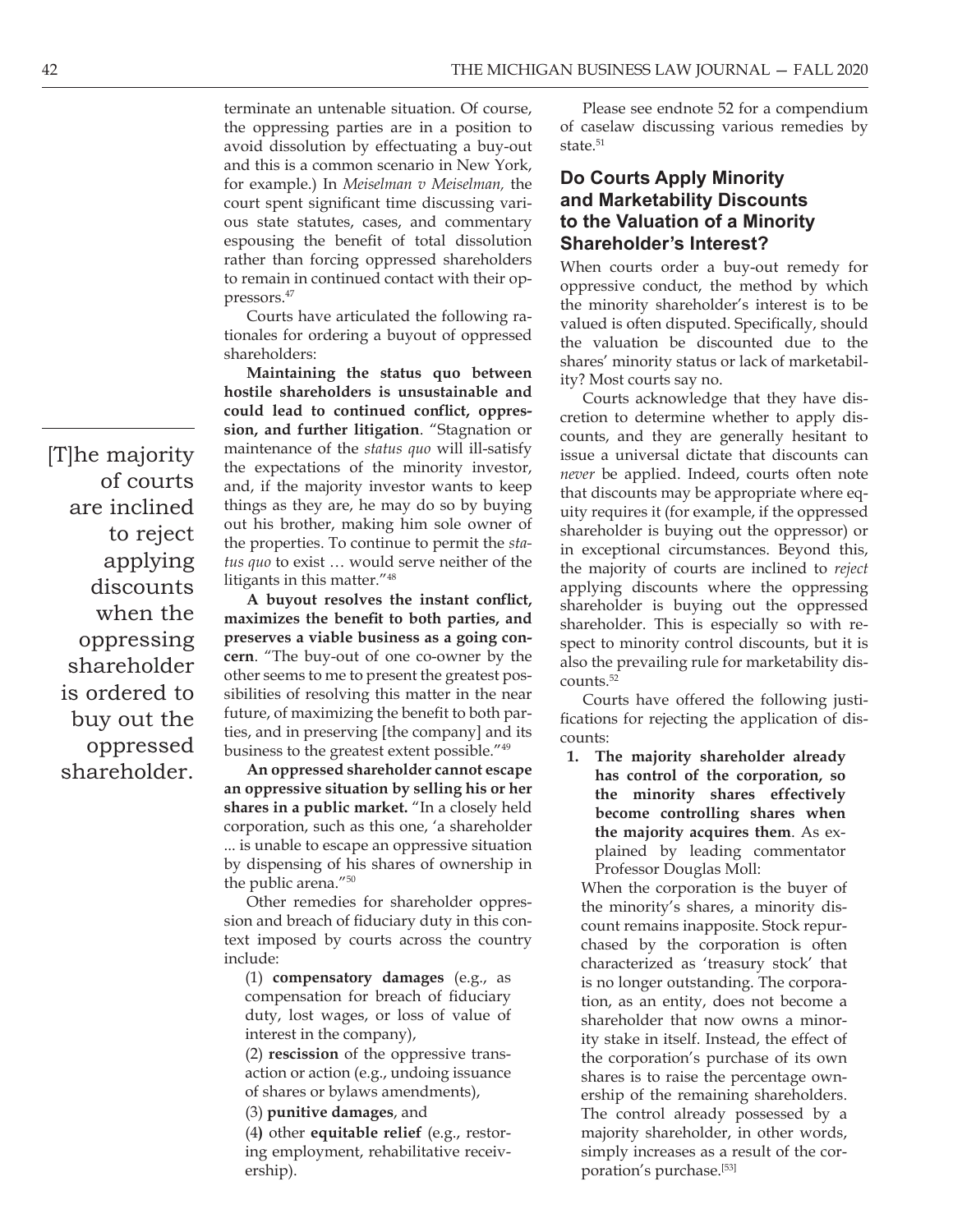- **2. Discounts deprive minority shareholders of their proportionate interest in a going concern.**54 As explained by one court in discussing the inappropriateness of discounts: "had the corporation then been dissolved, it is clear that upon distribution of the dissolution proceeds each of the shareholders would have been entitled to the exact same amount per share, with no consideration being given to whether the shares had been controlling or noncontrolling."55
- **3. Discounts encourage majority shareholders to manipulate statutory protections for minorities, encourage oppressive behavior, and punish minority shareholders for exercising their statutory rights.** As the North Carolina Business Court explained:

It would be inequitable under the circumstances of this case to impose a minority discount for lack of control or a discount for lack of marketability of the minority shares. Hilliard made the final decision to change the arrangement under which the business was organized. He had the leverage to do so and the minority shareholders did not … . It would also be inequitable to impose a minority discount where the minority shareholders' loss was more than simply being forced to sell their shares.[56]

- **4. Majority shareholders should not receive a windfall for oppressive conduct.** A common consideration in courts' refusal to apply minority and marketability discounts is acknowledgment that doing so would result in a windfall to the oppressing majority shareholders. "The statute clearly does not contemplate such a windfall for majority shareholders, nor should it be interpreted in such a way as to provide an incentive for majority shareholders to oppress minority shareholders and force them to sell."<sup>57</sup>
- **5. Majority shareholders who acquire minority shares at a discount can turn around and sell them to a thirdparty at full value**. Some courts are concerned that:

the majority shareholders are thus in

a position to have the company buy the shares which could then be resold with the majority shares at a value based upon 100% control value. They should not be allowed to buy at a discounted price that which they could immediately turn around and resell at full value. The statute clearly does not contemplate such a windfall for majority shareholders, nor should it be interpreted in such a way as to provide an incentive for majority shareholders to oppress minority shareholders and force them to sell.<sup>[58]</sup>

- **6. Discounts are not appropriate where a sale of the company is not anticipated.** Some courts hold that "a marketability discount … presupposes a probable sale of the stock. If a sale is improbable, the discount need not be applied."59
- **7. "Fair value" is distinct from "fair market value."** When statutes or cases state that an oppressed or dissenting shareholder's interest shall be valued at "fair value," this is distinct from "fair market value," and must be treated as such.<sup>60</sup> Courts considering the matter have held that "fair value" does *not* include discounts.<sup>61</sup> "'Fair value' means the shares' value at the moment just before the majority committed misconduct. The valuation appropriately reflects the then existing intention of the minority to continue as a participating shareholder. And it should fully compensate the shareholder forced out and avoid giving a windfall to the party committing misconduct."62
- **8. Unique use of discounts for equitable purposes.** New Jersey courts have, at times, ordered that the *oppressing* majority shareholder will be bought out by the oppressed minority shareholder. In these situations, New Jersey courts have held that equity demands the imposition of a discount *on the majority shareholder's*  shares so that the oppressor is not rewarded for his/her conduct. "In cases where the oppressing shareholder instigates the problems, as in this case, fairness dictates that the oppressing shareholder should not benefit at the expense of the oppressed."63

Majority shareholders and officers and directors should act in scrupulous compliance with fiduciary duties, and not "use their power to control corporate activities to benefit themselves alone or in a manner detrimental to the minority."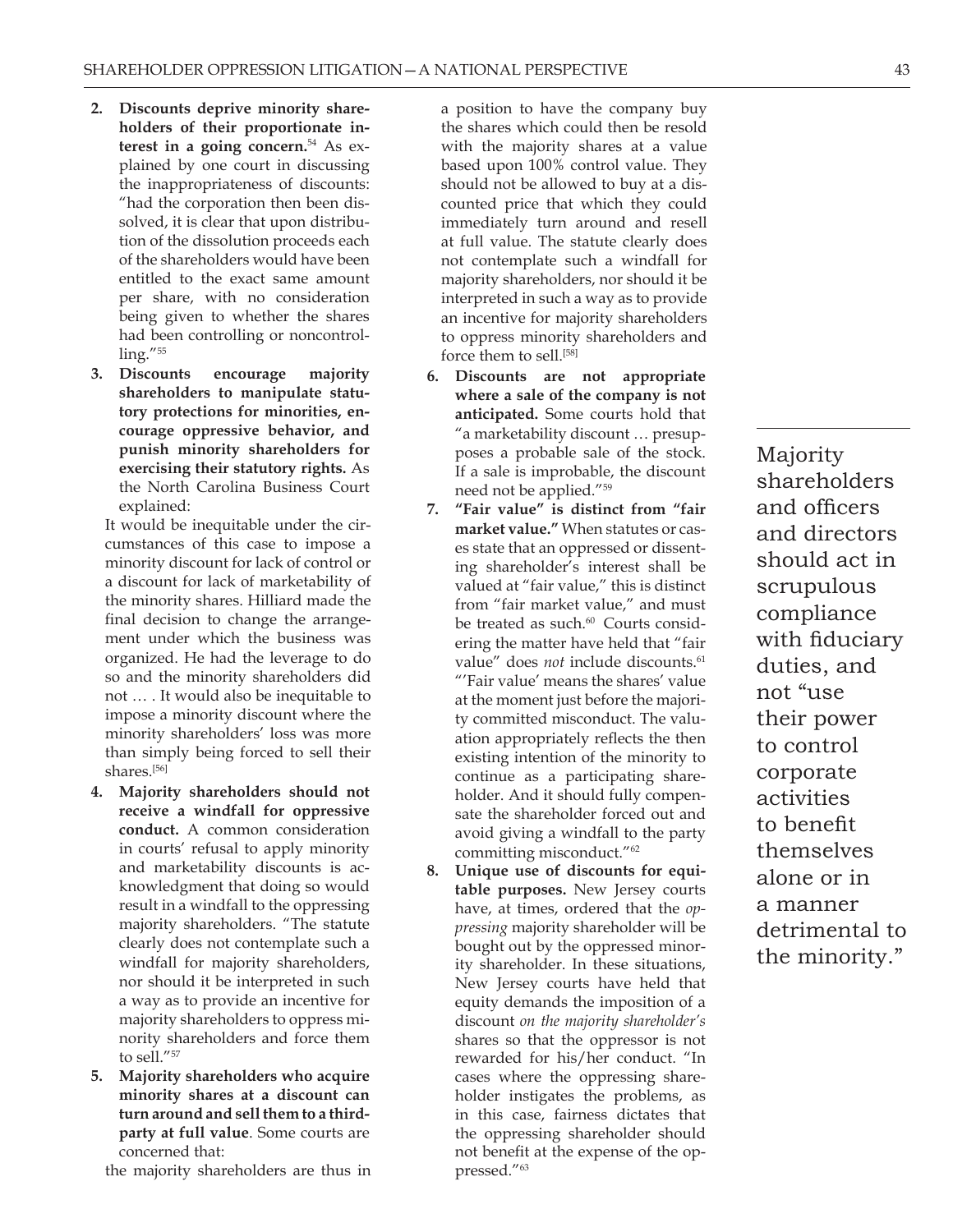#### **Conclusions**

The verdict is in. The consensus in the most populous states is that:

- 1. Whether a state has an oppression statute, a common law oppression scheme, or handles oppression un der fiduciary duty law, the control group's actions are likely to be mea sured against the fiduciary standard: including the duties of honesty; dis closure; loyalty; and good faith;
- 2. certain recurring fact patterns con stitute oppression: terminating em ployment, not issuing dividends, overpayment of compensation, un even redemption schemes, and cut ting out a minority from information and involvement (particularly when occurring in combination with other actions such as overcompensating majority owners); and
- 3. a buyout without discounts is the fa vored remedy.

Majority shareholders, and officers and directors should act in scrupulous compli ance with fiduciary duties, and not "use their power to control corporate activities to ben efit themselves alone or in a manner detri mental to the minority."64 Otherwise, based on our research, those in control may face a redemption of the oppressed sharehold ers' shares without discounts, damages, or, potentially, even dissolution of the company.

#### **NOTES**

1. *Twin Bay v Kasian*, 153 AD3d 998, 1002, 60 NYS3d 560, 565 (2017).

2. *Scott v Trans-Sys, Inc*, 148 Wash 2d 701, 711, 64 P3d 1, 6 (2003).

3. *Ritchie v Rupe*, 443 SW3d 856, 870 (Tex 2014).

4. § 5820.11. Oppressed shareholders—Oppressive conduct defined, 12B Fletcher Cyc. Corp. § 5820.11.

5. *See e.g., Robinson v Lagenbach*, 599 SW3d 167 (Mo 2020) (en banc); § 5820.11. Oppressed shareholders— Oppressive conduct defined, 12B Fletcher Cyc. Corp. § 5820.11; *Gidwitz v Lanzit Corrugated Box Co*, 20 Ill 2d 208, 170 NE2d 131 (1960) (word "oppressive" as used in statute is not synonymous with "illegal" and "fraudu lent" and does not require mismanagement or misap plication of funds); *Baker v Commercial Body Builders, Inc*, 264 Or 614, 628–29, 507 P2d 387, 393 (1973) (oppres sion defined as "burdensome, harsh and wrongful con duct; a lack of probity and fair dealing in the affairs of a company to the prejudice of some of its members; or a visual departure from the standards of fair dealing, and a violation of fair play on which every sharehold er who entrusts his money to a company is entitled to rely."); *White v Perkins*, 213 Va 129, 134, 189 SE2d 315, 320 (1972) ("oppressive means 'a visible departure from the standards of fair dealing, and a violation of fair play

on which every shareholder who entrusts his money to a company is entitled to rely.' … It has also been held to mean '… a lack of probity and fair dealing in the affairs of a company to the prejudice of some of its mem bers.'").

6. *See e.g*., § 5820.11. Oppressed shareholders— Oppressive conduct defined, 12B Fletcher Cyc. Corp. § 5820.11; *Gidwitz v Lanzit Corrugated Box Co*, 20 Ill 2d 208, 170 NE2d 131 (1960); *Bonavita v Corbo*, 300 NJ Super 179, 194, 692 A2d 119, 127 (1996) ("Under that approach, the oppression to which a vulnerable minority shareholder may be subjected is not limited to illegal or fraudulent actions"); *Hager-Freeman v Spircoff*, 229 Ill App 3d 262, 276, 593 NE2d 821, 830 (1992) ("Sharehold er oppression has not been limited to actions defined as 'illegal' or 'fraudulent' or necessarily including mis application of corporate assets or mismanagement of funds.").

7. *Id*.

8. *See e.g., Straka v Arcara Zucarelli Lenda & Assoc CPAs, PC*, 62 Misc 3d 1064, 92 NYS3d 567 (2019) (majority shareholders of closely held corporation engaged in "oppressive actions," which frustrated minority shareholder's reasonable expectations, and could provide basis to dissolve corporation, by failing to treat female minority shareholder with equal dignity and respect as male shareholders forming the majority); *Baur v Baur Farms, Inc*, 832 NW2d 663, 674 (Iowa, 2013) ("majority shareholders act oppressively when, having the corporate financial resources to do so, they fail to satisfy the reasonable expectations of a minority shareholder by paying no return on shareholder equity while declining the minority shareholder's repeated offers to sell shares for fair value."); § 5820.11. Oppressed shareholders—Oppressive conduct defined, 12B Fletcher Cyc. Corp. § 5820.11.

9. *Royals v Piedmont Elec Repair Co*, 137 NC App 700, 705, 529 SE2d 515, 518 (2000).

10. MCL 450.1489; *Franchino v Franchino*, 263 Mich App 172, 186, 687 NW2d 620, 629 (2004).

11. *Frank v Linkner*, 500 Mich 133, 153, 894 NW2d 574, 585 (2017). (Mr. Mantese and Ms. Bolyea repre sented the plaintiffs in *Linkner* in the Michigan Supreme Court.)

12. *Franchino v Franchino*, 263 Mich App 172, 186, 687 NW2d 620, 629 (2004) (superseded by statute in part: following *Franchino*, the Michigan Legislature amended MCL 450.1489(3) to specifically provide that willfully unfair and oppressive conduct could include termination of employment or other acts that disproportionately interfered with a shareholder's interests).

13. *Trapp v Vollmer*, No 297116 at \*3 (Mich Ct App June  $16$ ,  $2011$ ) (unpublished).

14. *Hickey v Hickey*, 269 Or App 258, 266, 344 P3d 512, 518 (2015); *Kirtz v Grossman*, 463 SW2d 541, 544 (Mo App 1971); *O'Brien v Pearson*, 449 Mass 377, 383, 868 NE2d 118, 124 (2007).

15. *Virgil Kirchoff Revocable Trust Dated 6/19/09*, 482 SW3d 834 (Mo App 2016).

16. *Hickey*, 269 Or App at 266, 344 P3d at 518 (2015).

17. *Meinhard v Salmon*, 249 NY 458, 463–64, 164 NE 545, 546 (1928).

18. *Baron v Pritzker*, 2001 WL 1855054, 52 Pa D & C4th 14 (Pa Common Pleas, 2001).

19. *See also Muellenberg v Bikon Corp*, 143 NJ 168, 180, 669 A2d 1382, 1388 (1996).

20. *Meyer v Brubaker*, No G026361, 2002 WL 110411, at \*1 (Cal Ct App, Jan 29, 2002), as mod on denial of reh (Feb 25, 2002).

21. *Twin Bay v Kasian*, 153 AD3d 998, 1003, 60 NYS3d 560, 566 (2017).

22. *Dodge v Ford Motor Co*, 204 Mich 459, 507, 170 NW 668 (1919). *See also Smith v Smith*, No 19-10330,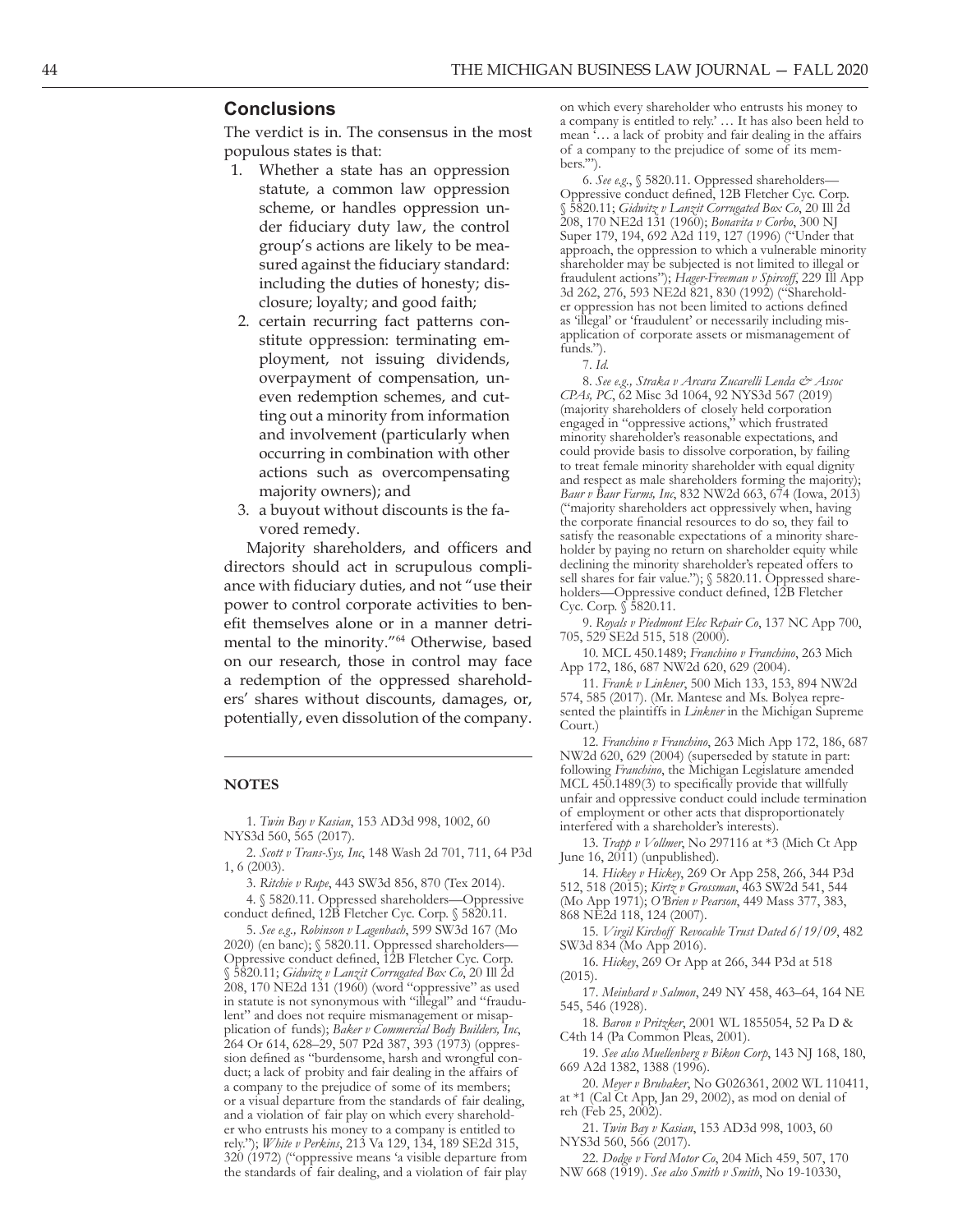2020 WL 2308683, \*12 (ED Mich May 8, 2020) ("This evidence, viewed as a whole, could support a finding that Defendants acted with the intent to interfere with Martin's interest in receiving dividends. The fact that E&E's profits appear to flow to Wallace, Joan, and their children, to the exclusion of Martin, is suspect. The evi dence also suggests that Defendants reduced E&E's net income—by paying Wallace's compensation and rent to the JAW Smith Entities—for the express purpose of avoiding a dividend distribution to Martin. And while starving Martin of any dividend payments, Defendants consistently asked him to sell his shares "at a reasonable price.") (Mr. Mantese and his partner, Ian Williamson, represent the Plaintiff in *Smith v Smith*).

23. *Cooke v Fresh Exp Foods Corp, Inc*, 169 Or App 101, 109, 7 P3d 717, 722 (2000).

24. *See also Muellenberg*, 143 NJ at 180, 669 A2d at 1388 (1996); *Miller v Magline, Inc*, 76 Mich App 284, 306- 7, 256 NW2d 761 (1977); *Blankenship v Superior Controls, Inc*, 135 F Supp 3d 608, 620 (ED Mich 2015) (Michigan law) (refusal to declare dividends where company had financial means do to so constitutes shareholder oppres sion).

25. *See e.g., Muellenberg*, 143 NJ at 180, 669 A2d at 1388 (1996).

26. *See e.g*., § 4.22 Oppression, Mich Corp L & Prac § 4.22 (A plaintiff has a claim for oppression where "a termination of employment deprived a sharehold er of an economic return while the other sharehold ers received disguised dividends through large salaries and bonuses."); *Knights' Piping, Inc v Knight*, 123 So3d 451 (Miss Ct App 2012), cert denied, 123 So3d 450 (Miss 2013) (Majority shareholder could be held personally liable for his breach of minority shareholder's employ ment contract with closely held company; majority shareholder unilaterally terminated minority shareholder and offered no legitimate business purpose for the ter mination; majority shareholder's actions effectively guar anteed that minority shareholder would not receive a return on his interest in the company, as earnings were distributed in the form of salaries and other benefits, rather than dividends.).

27. *Riggle v Seaboard Envelope Co, Inc*, No B253109, 2014 WL 5469928, at \*1 (Cal Ct App, October 29, 2014).

28. *Gallagher v McKinnon*, 273 Ga App 727, 731, 615 SE2d 746, 750 (2005).

29. *Knights' Piping, Inc v Knight*, 123 So3d 451, 458 (Miss Ct App, 2012).

30. *See e.g., Riggle*, 2014 WL 5469928, at \*1; *In re Dis solution of Clever Innovations, Inc*, 94 AD3d 1174, 1176, 941 NYS2d 777, 780 (2012); *Viener v Jacobs*, 834 A2d 546, 551 (Pa Super Ct, 2003); *Baron v Pritzker*, 52 Pa D & C4th 14 (Pa Common Pleas, 2001).

31. *See e.g., Riggle*, 2014 WL 5469928, at \*1 (Cal Ct App, Oct 29, 2014) (minority shareholder locked out of company building); *Hager-Freeman v Spircoff*, 229 Ill App 3d 262, 275, 593 NE2d 821, 829 (1992) (locks changed on building).

32. *See e.g., Madugula v Taub*, 496 Mich 685, 853 NW2d 75 (2014) (oppression may include denying a shareholder access to corporate books and records); *In re Dissolution of Clever Innovations, Inc*, 94 AD3d 1174, 1176, 941 NYS2d 777, 780 (2012) (oppression where majority failed to disclose information); *Viener*, 834 A2d at 551; *Stickley v Stickley*, 43 Va Cir 123 (1997) (oppression where majority stockholder denied minority shareholder access to company records, paid himself excessive compen sation, and stacked board with individuals favorable to majority shareholder).

33. *Twin Bay*, 153 AD3d at 1003, 60 NYS3d at 566 (2017).

34. *Royals v Piedmont Elec Repair Co*, 137 NC App 700, 529 SE2d 515 (2000).

35. *Id*. at 708.

36. *Keating v Keating*, No 00748, 2003 WL 23213143 at \*1 (Mass Super, Oct 3, 2003).

37. *Muellenberg*, 143 NJ at 180, 669 A2d at 1388  $(1996)$ .

38. *See e.g., Blankenship v Superior Controls Inc*, 135 F Supp 3d 608, 618 (ED Mich 2015); *Viener*, 834 A2d at 551 (oppression found where majority shareholder, in retaliation for criticisms made against him, removed minority shareholder from corporate governance, blocked access to company financials, squandered cor porate assets and opportunities for personal benefit.).

39. *Hager-Freeman v Spircoff*, 229 Ill App 3d 262, 276, 593 NE2d 821, 830 (1992).

40. 2006 WL 2861875, at \*6 (ED Mich Oct 4, 2006). 41. *Id. See also Twin Bay*, 153 AD3d at 1003; 60

NYS3d at 566 (2017).

42. *Berger v Katz*, 2011 WL 3209217 (Mich App 2011).

43. *Madugula v Taub*, 496 Mich 685, 853 NW2d 75 (2014). (Mr. Mantese represented the plaintiff in *Madu gula*, both before the Michigan Supreme Court, and on remand, where the trial court made a finding of oppres sion.)

44. Moll, Douglas, *Reasonable Expectations v Implied-in-Fact Contracts: Is the Shareholder Oppression Doctrine Needed?*, 42 BC L Rev 989, 1018 (2001).

45. O'Neal & Thompson, 2 Close Corp and LLCs: Law and Practice § 9:32 (Rev 3d ed).

46. *See also* Douglas K. Moll, *Shareholder Oppression and "Fair Value": Of Discounts, Dates, and Dastardly Deeds in the Close Corporation*, 54 Duke LJ 293, 318 (2004) ("The most common remedy for oppression … is a buyout of the oppressed investor's stockholdings."); C. Moskow, N. Ankers, *Oppression of Minority Shareholders*, 77 Mich BJ 1088, 1094 (Oct 1998) ("A frequent remedy ordered in dissolution and oppression cases is the buyout of the minority shareholder.").

47. *Meiselman v Meiselman*, 307 SE2d 551, 560 (NC 1983).

48. *Kassab v Kassab*, 2017 WL 3324804 (NYS Ct 2017); *Robinson*, 599 SW3d 167 (Mo 2020).

49. *Balsamides v Protameen Chems, Inc*, 734 A2d 721 (N J 1999).

50. *Schimke v Liquid Dustlayer, Inc*, 2009 WL 3049723 (Mich App 2009).

51. California: *Goles v Sawhney*, 210 Cal Rptr 3d 261 (Cal Ct App 2016) (statutory buyout); *O'Brien v AMBS Diagnostics, LLC*, 2016 WL 94241 (Cal Ct App 2016) (dissolution); Meyer v Brubaker, 2002 WL 110411 (Cal Ct App 2002) (dissolution, compensatory damages, puni tive damages). Texas: *Ritchie v Rupe*, 443 SW3d 856 (Tex 2014) (rehabilitative receivership); Florida: *Williams v Stanford*, 977 So2d 722 (Fla App 2008) (rescission of a transfer of assets available as a remedy beyond statuto ry appraisal); *Foreclosure FreeSearch, Inc v Sullivan*, 12 So3d 771 (Fla App 2009) (though relief beyond appraisal is available for breach of fiduciary duty, a minority share holder cannot prevent the elimination of their interests and prolong corporate strife where plaintiff demands an appraisal). New York: *Straka v Arcara Zucarelli Lenda & Associates CPAs, PC*, 92 NYS3d 567 (NYS Ct 2019) (buyout); Matter of Kemp & Beatley (Gardstein), 473 NE2d 1173 (NY 1984) (buyout); *Twin Bay v Kasian*, 153 AD3d 998 (NYS Ct App Div 2017) (dissolution, rescission of corporate action); *Pappas v Fotinos*, 2010 WL 2891194 (NYS Ct 2010) (dissolution). Pennsylvania: *Viener v Jacobs*, 834 A2d 546 (Pa 2003) ("compensatory damages," in amount of fair value of minority shareholder's inter ests); *Linde v Linde*, 220 A3d 1119 (Pa 2019) (buyout). Illinois: *Vizcarra v LMR Home Healthcare, Inc*, 2019 WL 2323796 (Ill App 2019) (buyout); *Bone v Coyle Mechanical Supply, Inc*, 2017 WL 2403268 (Ill App 2017) (buyout); *Fleming v Louvers Int'l, Inc*, 2019 WL 4805182 (Ill